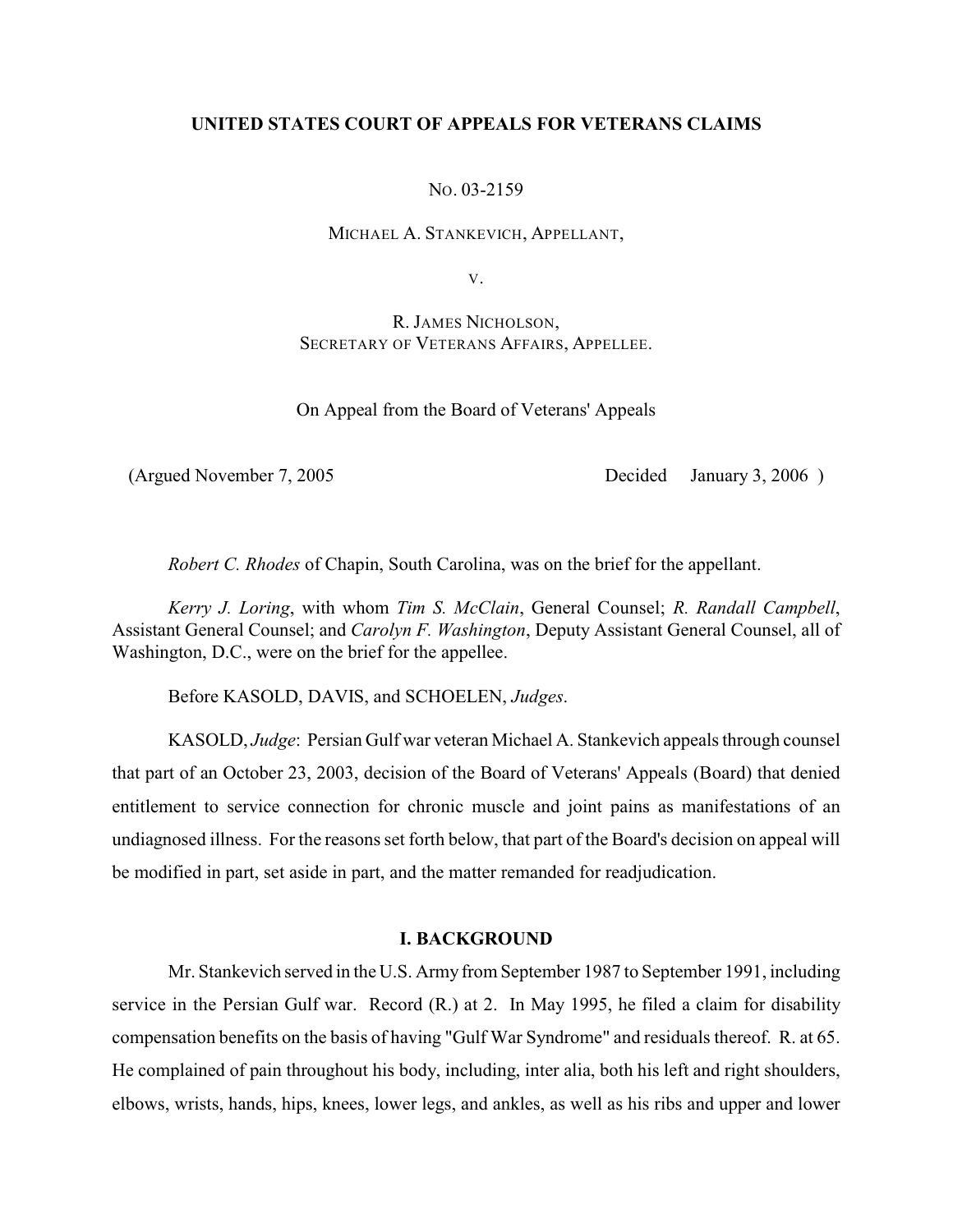back. R. at 72-73. A VA nurse practitioner diagnosed Mr. Stankevich as having chronic generalized muscle strain that was "very likely" due to his profession, which "consisted of bending over and lifting the heads of cars and trucks, working a wrench which took a lot of pressure and torque to remove nuts and bolts." R. 244-45. A VA physician noted that Mr. Stankevich's pain was "generalized aching with exertions and relief with rest" and that the pain "does not limit joint movement in any particular joint." R. at 248-49. The physician determined that there were "no positive findings and the history is generalized, but no laboratory work is found to explain the course of events coming on two years after military service. The diagnosis cannot be made beyond multiple joint pain and fatigue by history of unknown etiology." R. at 249.

Although a VA regional office denied Mr. Stankevich's claim on the basis that his disability was "determined to result from a known clinical diagnosis of chronic, generalized muscle strain, which neither occurred in nor was caused or aggravated by service" (R. at 267), on appeal the Board found that the "record does not provide a convincing basis for either acceptance or rejection of either medical opinion in this case as to the question of whether [Mr. Stankevich's] chronic muscle/joint pains are manifestations of an undiagnosed illness." R. at 13. The Board then stated:

However, even if reasonable doubt is resolved in the veteran's favor on this point, the veteran's symptoms are not shown to be ratable at 10 percent under any provision of the VA rating schedule. Since there is no code that applies specifically to generalized muscle/joint pains, a rating by analogy would be required, and the only reasonably analogous code would appear to be Diagnostic Code [(DC)] 5003 pertaining to arthritis. 38 C.F.R. § 4.71a, [Diagnostic] Code 5003 (2002). Under that code, ratings are assigned on the basis of limitation of motion of the joints in which the presence of arthritis is shown by X-rays. Where limitation of motion is not shown, a 10 percent rating can be assigned when there is X-ray evidence of involvement of two or more major joints or minor joint groups. The veteran does not have limitation of motion of any joint, and the Board is unable to find that a provision requiring X-ray findings alone as the basis for assigning a rating is truly analogous for the purpose of assigning a rating to satisfy the undiagnosed illness presumption.

R. at 13-14. This appeal followed.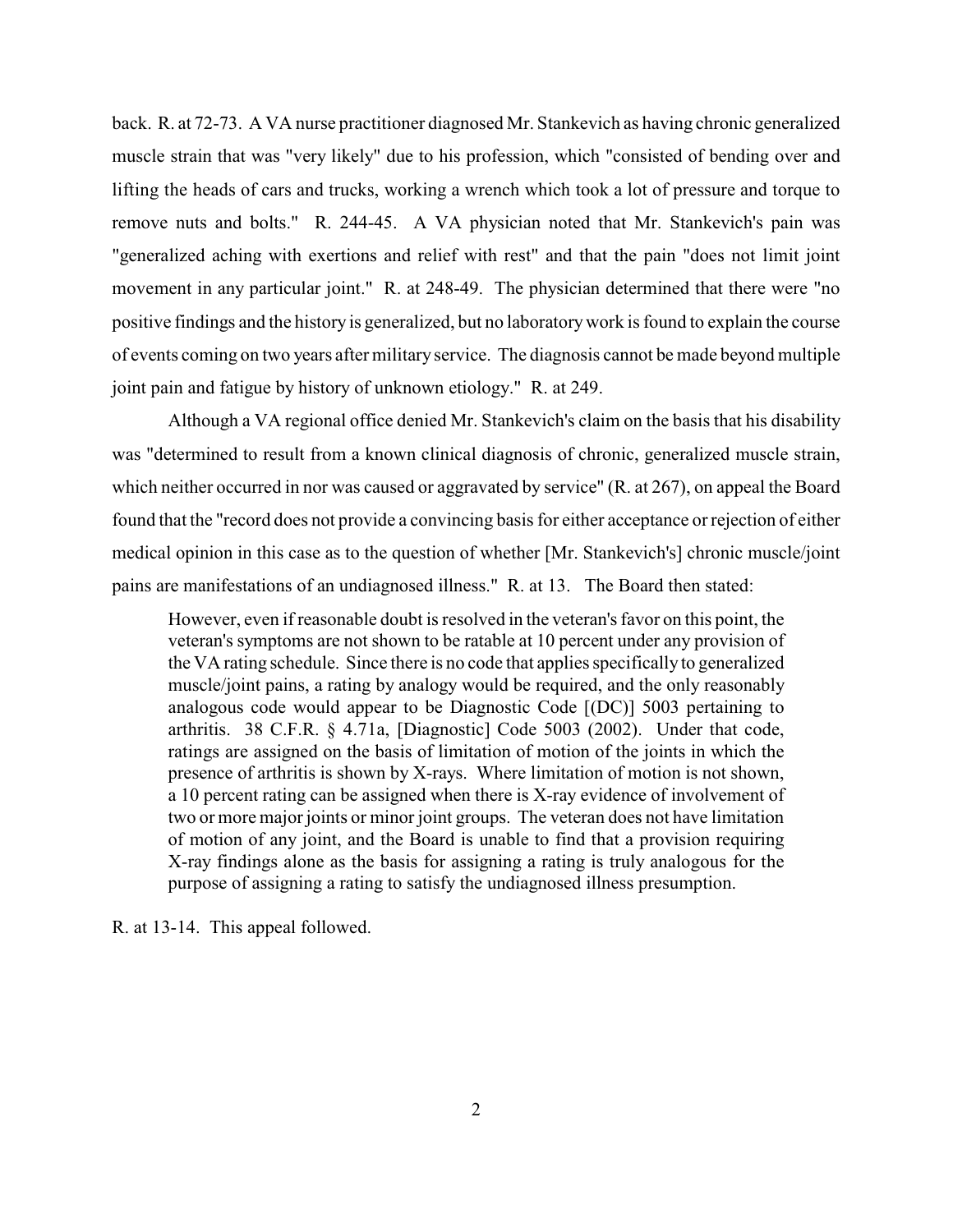#### **II. ANALYSIS**

### A. Presumptive Service Connection

Service connection may be granted on a presumptive basisto a Persian Gulf war veteran with a qualifying chronic disability resulting from an undiagnosed illness that became manifest to a degree of 10% or more no later than December 31, 2006. *See* 38 U.S.C. § 1117(a); 38 C.F.R.  $\S 3.317(a)(1)(i)$  (2005). A qualifying chronic disability may result from an undiagnosed illness that cannot be attributed to any known clinical diagnosis by history, physical examination, or laboratory tests. *See* 38 U.S.C. § 1117(a)(2); 38 C.F.R. § 3.317(a)(2). For purposes of establishing a qualifying chronic disability, an undiagnosed illness may be manifested bymuscle or joint pain. *See* 38 U.S.C.  $\S 1117(g)(4)-(5)$ ; 38 C.F.R.  $\S 3.317(b)(4)-(5)$ . To determine whether the undiagnosed illness has manifested to a degree of 10% or more, the veteran's condition must be rated analogously to a disease or injury in which the functions affected, anatomical localization, or symptomatology are similar. *See* 38 C.F.R. § 3.317(a)(5).

B. Board's Selection of Diagnostic Code 5003

 Although the Court reviews the selection of a DC under the arbitrary-and-capricious standard of review, *see Butts v. Brown*, 5 Vet.App. 532, 539 (1993) (en banc) (selection of a DC is a question of application of law to facts and is subject to Court review under the arbitrary-and-capricious standard), the Board is nevertheless required to provide an adequate statement of reasons or bases for its selection, *see* 38 U.S.C. § 7104(d)(1); *Allday v. Brown*, 7 Vet.App. 517, 527 (1995); *Suttmann v. Brown*, 5 Vet.App. 127, 133 (1993). In this instance, the Board failed to adequately explain its selection of DC 5003 and, further, its application of DC 5003 rendered its selection arbitrary and capricious. *See* 38 U.S.C. § 7261(a)(3)(A) (Court shall hold unlawful decisions by the Board that are "arbitrary, capricious, an abuse of discretion, or otherwise not in accordance with law").

The Board's statement that "the only reasonably analogous code would appear to be Diagnostic Code 5003 pertaining to arthritis," is the only basis for its selection of DC 5003 for rating purposes. The Board provided no analysis to support its conclusion and failed to explain why other DCs were not reasonably analogous. Although the Court cannot substitute its view of the appropriate DC for that of the Board, we note that fibromyalgia, which involves "widespread musculoskeletal pain and tender points" and is specifically named as a condition for which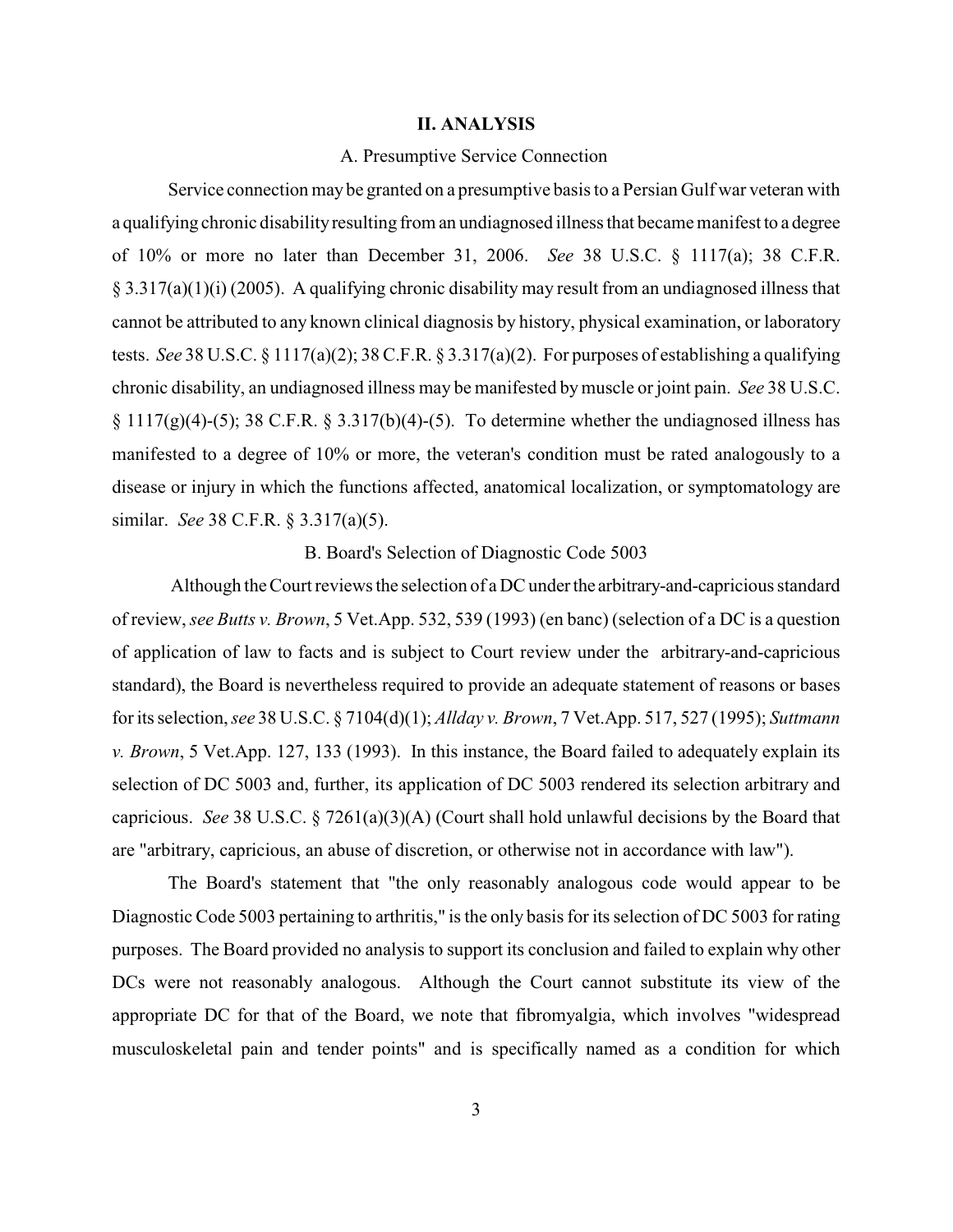presumptive service connection may be granted, appears to be at least as equally analogous as arthritis to Mr. Stankevich's condition. *See* 38 U.S.C. § 1117(a)(2)(B); 38 C.F.R. §§ 3.317(a)(2)(i)(B)(2), 4.71a, DC 5025 (2005); *see also Schafrath v. Derwinski*, 1 Vet.App. 589, 593 (1991) (Board is required to consider all evidence of record and to consider, and discuss in its decision, all potentially applicable provisions of law and regulation). In any event, the Board must provide an adequate statement of reasons or bases for its selection of a DC. *See Allday* and *Suttman*, both *supra*.

Moreover, DC 5003 provides for a 10% disability rating only if there is x-ray evidence of arthritis. Although the Board noted that "a provision requiring x-ray findings alone as the basis for assigning a rating" was not "truly analogous" for purposes of section 1117, the Board nevertheless proceeded to apply it. R. at 13-14. The Board found that Mr. Stankevich had no limitation of motion, and implicitly found no evidence of multiple-joint arthritis, by x-ray or otherwise, and on that basis determined that Mr. Stankevich was not entitled to a 10% disability rating. *Id.* Absent a 10% disability rating, Mr. Stankevich could not be granted presumptive service connection under section 1117.

The very essence of an undiagnosed illness is that there is no diagnosis. The function affected, anatomical localization, or symptomatology of an undiagnosed illness cannot be analogous if the Board applies that rating criteria to require objective evidence of a diagnosed disability (here, x-ray evidence of arthritis). *See Gutierrez v. Principi*, 19 Vet.App. 1, 9 (2004) ("Objective medical evidence is not required for an award of service connection under section 1117."). The Court concludes that the Board's manner of applying DC 5003 in this case – by requiring a diagnosis of arthritis in order to grant a 10% disability rating where a diagnosis cannot be had – is arbitrary and capricious because the analogy is, at best, illusory.

# C. The Evidence Does Not Preponderate Against a Finding of an Undiagnosed Condition

The Secretary argues that the Board made no determination as to whether Mr. Stankevich had an undiagnosed condition. Although the specific words expressing such a determination were not used by the Board, it nevertheless assessed the evidence and found no basis for accepting or rejecting either of the conflicting medical opinions. As a matter of law, when the evidence does not